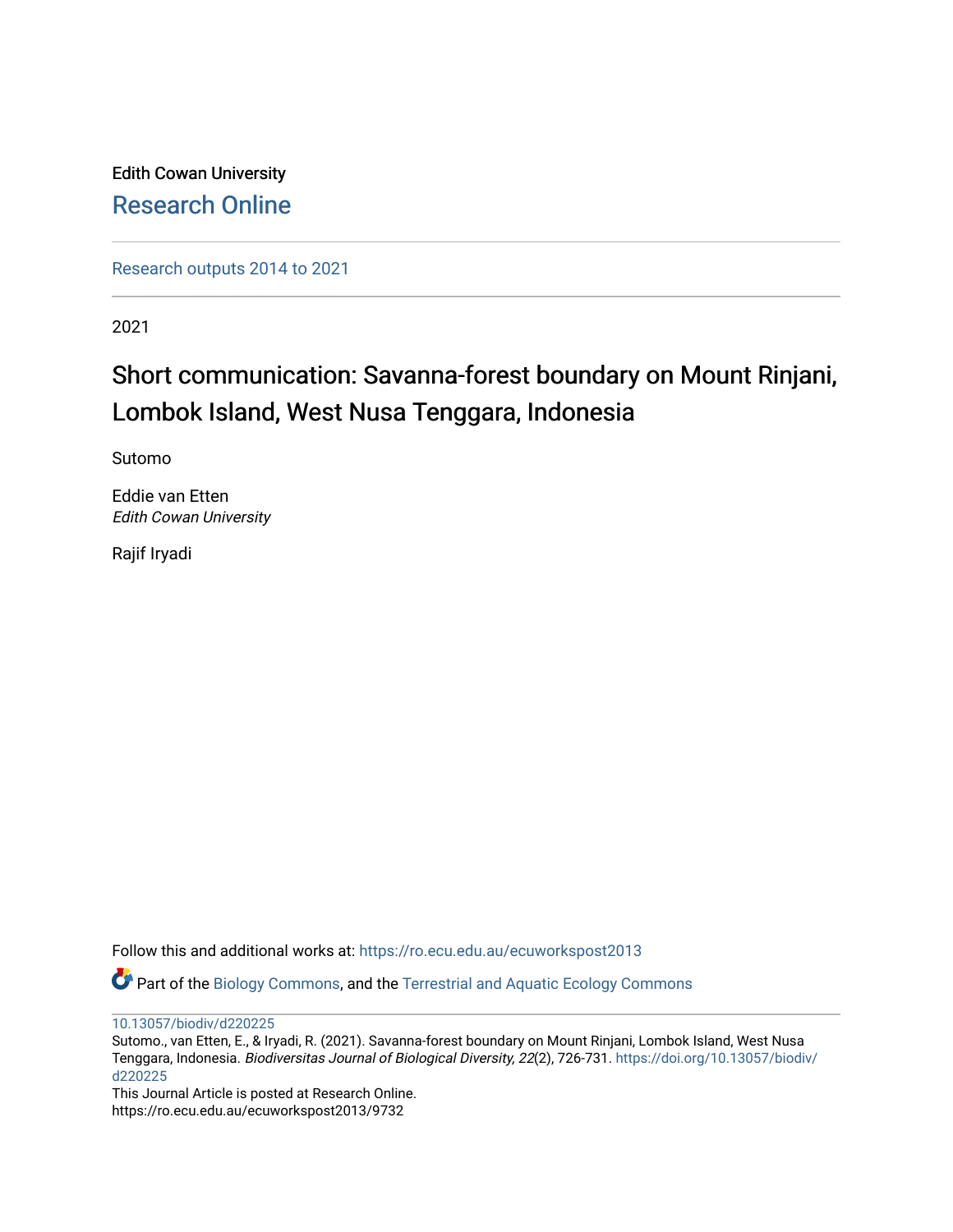**BIODIVERSITAS** ISSN: 1412-033X Volume 22, Number 2, February 2021 Contract the Contract of the Contract of the Contract of the Contract of the Contract of the Contract of the Contract of the Contract of the Contract of the Contract of the Contract of th Pages: 726-731 DOI: 10.13057/biodiv/d220225

# **Short communication: Savanna-forest boundary on Mount Rinjani, Lombok Island, West Nusa Tenggara, Indonesia**

# **SUTOMO1,, EDDIE VAN ETTEN<sup>2</sup> , RAJIF IRYADI<sup>1</sup>**

<sup>1</sup>"Eka Karya" Bali Botanic Gardens, Research Centre for Plant Conservation and Botanic Garden, Indonesian Institute of Sciences. Candikuning, Baturiti, Tabanan 82191, Bali, Indonesia. Tel.: +62-368-2033170, 2033170, Fax. +62-368-2033171, \*email: tommo.murdoch@gmail.com,

masrajifgeo@gmail.com

<sup>2</sup>Edith Cowan University. 270 Joondalup Drive, Joondalup, WA 6027, Australia

Manuscript received: 8 May 2020. Revision accepted: 13 January 2021.

**Abstract.** *Sutomo, van Etten E, Iryadi R. 2021. Short communication: Savanna-forest boundary on Mount Rinjani, Lombok Island, West Nusa Tenggara, Indonesia. Biodiversitas 22: 726-731.* Seasonally dry tropical forests tend to be bordered by or are mixed with savanna ecosystems. This research investigates the location and nature of forest-savanna boundary on Mt. Rinjani and hypothesizes on potential causes of such boundary formation. The field survey locations were based on MODIS burnt area data. We made 30 plots (50 x 50 m) established along transects to obtain vegetation and environment data across boundaries. For data analysis, we use community correspondence index (CCI), vegetation composition using Importance Value Index (IVI), and Analysis of Similarity (ANOSIM) to detect differences in floristic and environmental characteristics across boundaries. Species composition in the transition zone (based on highest IVI results) comprises *Ficus septica*, *Macaranga tanarius*, *Lindera* sp., *Engelhardia spicata*, *Saurauria* sp., *Rytidosperma penicillatum*, and *Athyrium* sp. The Non-Metric Multi-Dimensional Scaling (NMDS) based on environmental data showed clear separation between savanna and forest, although boundaries were floristically similar to forest. Micro- and macro-environmental factors, as well as, fire disturbances, are also important features of the forest-savanna boundary on Mt. Rinjani. We present evidence of boundary dynamics in the form of forest advance on the Mt. Rinjani south-west slope.

**Keywords:** Boundary, savanna, similarity, transition, turnover

### **INTRODUCTION**

In many parts of the tropical and sub-tropical world, landscapes comprise both forest and savanna vegetation. Tropical rain forests are generally the most famous because of their dense structure and high species diversity of both flora and fauna, but half of the global tropics have a seasonally dry climate which is home to dry forests and savannas (Pennington et al. 2018). Up to now, limited attention has been given to the savanna despite it being a widespread and vital ecosystem that supports a fascinating diversity of plant strategies to cope with stress and disturbances including fire, drought, herbivory (including iconic mega-fauna), and human interaction (Pennington et al. 2018; Porensky et al. 2013). Savannas in Indonesia, especially those which exist at high elevation such as on Mount Tambora and Mount Rinjani, are related to volcanic activity and associated early post-eruption successional stages. Succession is a central concept in ecology and the phenomenon of changes in species composition over time has captured the interest of ecologists and naturalists for centuries (McLean 1919; Smith 1914; Walker et al. 2007). Plant species establishment and composition changes in a newly formed substrate with no biological legacy are known as primary succession, while secondary succession refers to the species changes in a habitat with relatively intact soil following a disturbance (Walker and del Moral

2003). Savanna is considered as the realm of the arrested succession stage in terms of primary successional stage following volcanic disturbances whereas forest is seen as the climax of the succession (Sutomo 2013; Zahawi and Augspurger 1999).

The physical environment and vegetation structure where forest and savanna meet are typically different from those of both forest and savanna. This different vegetation type of the mixed area between forest and savanna can be geographically distinct when viewed from a distance (eg aerial photographs or satellite imagery) and share similar components, namely a boundary or transitional zone between these two ecosystems. Transitional zones between savanna and forest may be gradual and wide reflecting gradients in key environmental features, such as slope and soil features (commonly known ecoclines), or maybe relatively narrow reflecting spatially abrupt environmental discontinuities (such as a dramatic change in geology) which lead to more distinct boundaries between ecosystems known as ecotones (van der Maarel 1990). Disturbances such as fire operating within the transition zone can create sharper boundaries between ecosystems (van Etten 1987; Torello-Raventos et al. 2013).

In many places, Seasonally Dry Tropical Forests (SDTFs) tend to border by or are mixed with savanna ecosystems and hence these areas feature clearly visible transitional zones (Pennington et al. 2018). Generally,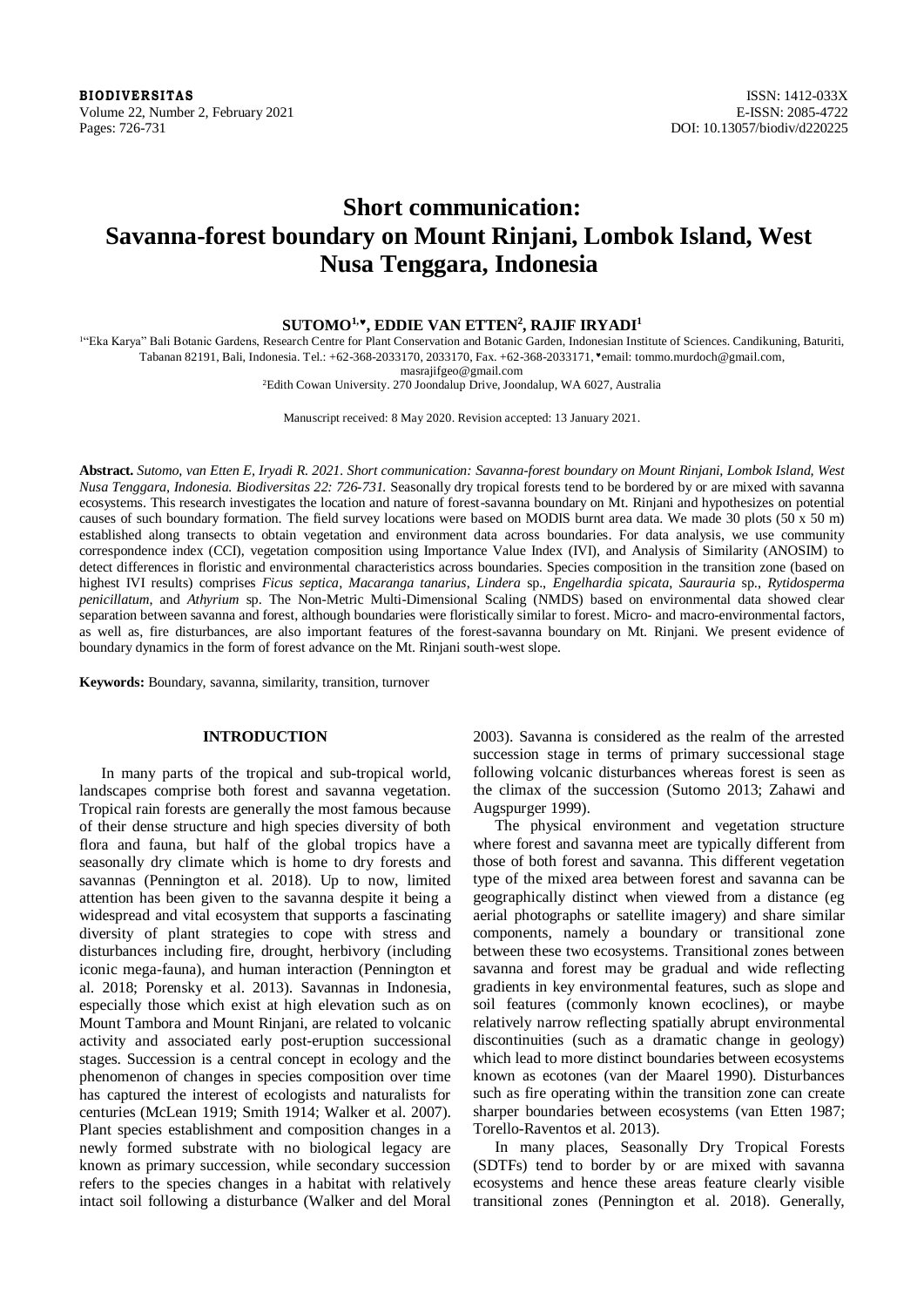forest has different characteristics compared to savanna. Forest generally has dense tree cover, absence of grasses, a cool, humid microclimate, and infrequent and or mild fire. In contrast, savannas generally have sparse tree cover, hot, dry, and windy microclimates, and frequent fire (Hoffmann et al. 2012). Although we know much about these different characteristics in these two ecosystems, the knowledge regarding conditions of the boundary between these ecosystems is inadequate especially in explaining the different types, their formation, and their dynamic nature.

Determining where transitional zone occurs and how and why their vegetation characteristics change over time has long been a fertile ground for debate (Adejuwon and Adesina 1992). Investigations of vegetation boundaries will aid in revealing the limiting factor(s) that sustain or expand one ecosystem over another (forest or savanna). Savannas cannot be managed without knowledge and understanding of what factors drive their formation and what factors are responsible for maintaining their condition as savanna*.*  Intermixing and coexistence of SDTF and savannas are also clearly seen in Mexico and in the Brazilian *Cerrado*  (Gardner 2006; Pérez‐García and Meave 2006; Mews et al. 2014; Klink 2014)*.* Savannas and SDTF are often seen to form landscape mosaics, and a small distinction in factors such as soil, topography, disturbance type, and climate can resolve whether savanna or dry forest will arise in a particular area (de L. Dantas et al. 2013; Rotter and Rebertus 2015).

Furthermore, in their study across three continents, (Torello-Raventos et al. 2013) conclude that floristic and stand structure play a significant factor in the meaningful delineation of tropical vegetation formations, especially when discussing the forest-savanna transition zone. Savanna and true (i.e. treeless) grasslands are commonly found in lowland parts of the tropical landscape. Mount Rinjani National Park is a part of tropical climate region of Lombok Island in West Nusa Tenggara, Indonesia that consists of various types of ecosystems ranging from lowland tropical rain forests, mountainous tropical forests to sub-alpine vegetation. However, Mount Rinjani demonstrates that savanna and grassland also exist at high altitudes. Grasslands that occur on mountains can be formed due to fire (van Steenis et al. 2006). Subsequently, fire and grazing are commonly known factors that sustain the grassland and prevent it from shifting to another state (van Steenis et al. 2006). Studies on the diversity of flora species within the forests of Mount Rinjani have been carried out, but most of this research has focused on the hiking trail to the summit (Kurniawan et al. 2012; Wardani et al. 2012; Tobe et al. 2010; Mahakam et al. 2019) including a vegetation inventory on this part of the forest (Mansur 2016). Studies of the savanna and the forestsavanna transition zone are limited. The objectives of this research paper are to evaluate the evidence for the existence of forest-savanna transition zones on Mt. Rinjani. The savanna-forest formation in Rinjani National Park is considered important in terms of understanding the formation and maintenance of high elevation savanna.

#### **MATERIALS AND METHODS**

The study was conducted on Mt. Rinjani, Lombok Island, West Nusa Tenggara, Indonesia, at an altitude of 1,386 m above sea level (Figure 1). Cross-checking the study area was with a fire map based on the MODIS burnt area, which confirmed approximately 12 years of fire absence. However, there were signs of recent small-scale fire in the field that perhaps were not detected by MODIS. Six line transects were laid out across forest-savanna transition. Five sampling plots  $(50 \times 50 \text{ m}^2)$  were established along each transect. Distances between transects were at least 100 m. Therefore, there were 30 plots of  $50 \times 50$  m<sup>2</sup> in size for each plot in total. In each of the 50 x 50 m<sup>2</sup> plots, we had smaller plots of 5 x 5 m<sup>2</sup> nested randomly. We record abundance, stem diameter, height of woody species, and abundance of groundcover species in each smaller plot. We also recorded local environmental data, namely soil variables (soil pH and soil moisture), local microclimate (light intensity, air temperature, relative humidity, and wind velocity and heat stress index), and topography (altitude and slope) in each plot.

The species turnover (beta diversity) along transects plots was calculated to indicate location of the boundary within the transition zone using a modified Sorensen's community correspondence index, CCI (Barbour et al. 1980; Cook et al. 2005), using the formula:

$$
CCI = \frac{2c}{a+b}
$$

Where; a: the number of species present in the first community, b: the number of species present in the second community, and c: the total number of species found in both communities. We then calculate D, which is an index of how much a species list changes across sites with the formula as follows (Cook et al. 2005):

 $D = 1$ -CCI

This index ranges from 0 to 1, with a low value indicating little change in the species composition between sites, whereas a high value indicates the opposite. We then plotted *D* with the distance along transect, to determine points where species composition changes dramatically (van Etten 1987).

Various indicators were used to detect whether the boundary is advancing or retreating in the direction of a specific ecosystem (forest or savanna) (Hennenberg et al. 2005; Hoffmann et al. 2012). If progressively less dense but younger tree cover with distance into savanna (i.e. abundant occurrence of saplings and seedlings) is observed, then this is evidence of forest spreading. Conversely, if tree density is greater and trees are older or larger at the boundary, it suggests either a stable or retreating forest. The Importance Value Index (IVI) is used to measure species dominance for this purpose because it fairly compares each stratum with different sized plants.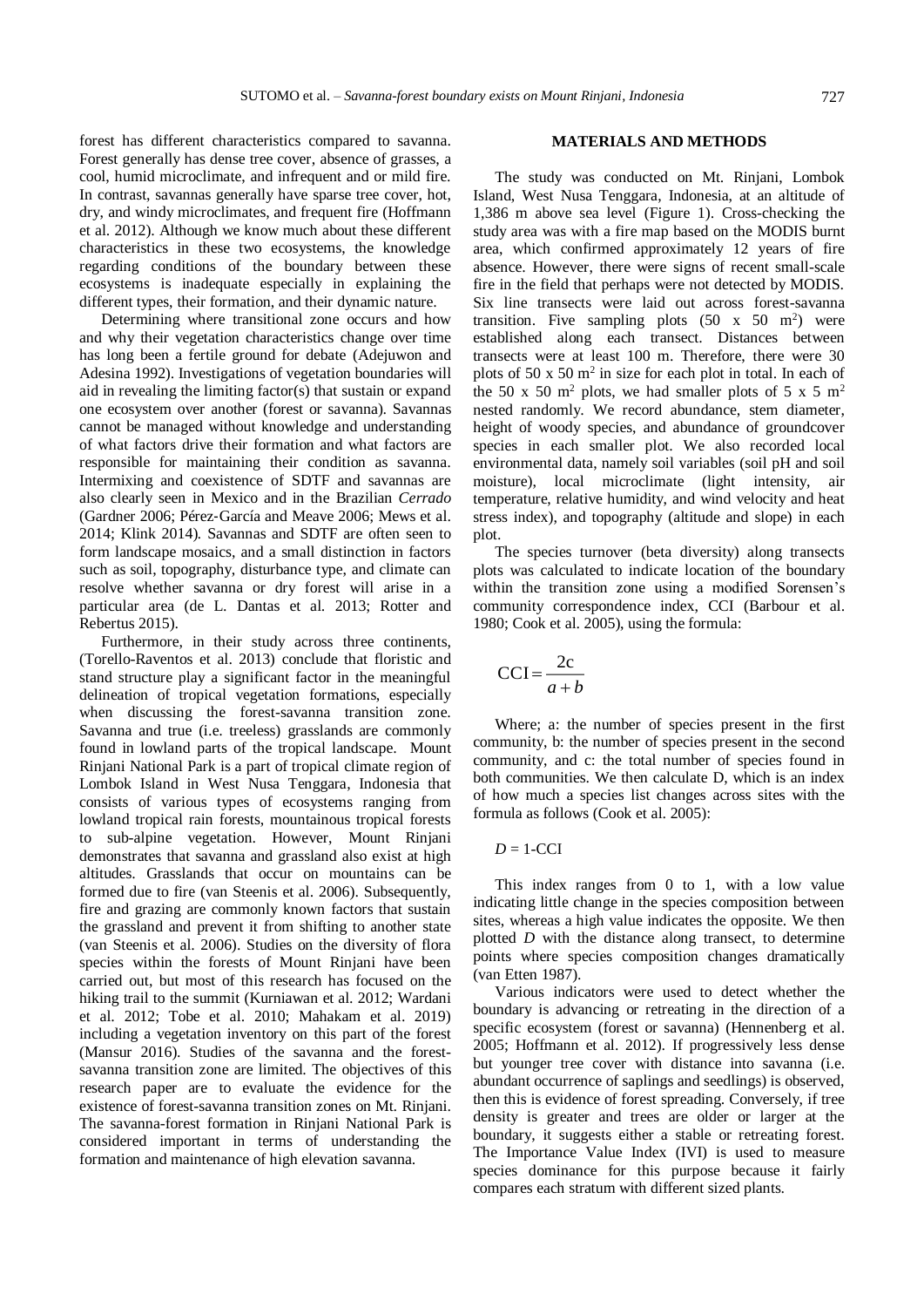

**Figure 1.** Study area (red square) in Mt. Rinjani, Lombok Island, West Nusa Tenggara, Indonesia, with location of transects shown in inset. (source: Modis 2000-2013 and Mount Rinjani National Park map)

Importance Value Index for each stratum (trees, poles, sapling, seedling, and groundcovers) was calculated using the formula from Kent (2011). The composition of tree species can also provide evidence of boundary dynamics. For instance, if typical rainforest tree species are more likely found in the savanna close to the boundary, it suggests that forests are spreading. Analysis of Similarity (ANOSIM) was used to detect any floristic and environmental differences between savanna, forest, and boundary plots. A one-way ANOSIM (analysis of similarity) was used for this. ANOSIM is basically analogous to standard univariate ANOVA, and tests *a priori* defined groups against random groups in ordinate space. The RANOSIM statistic, generated by ANOSIM, is a relative measure of separation of the *a priori* defined groups. A zero (0) indicates that there is no difference among groups, while one (1) indicates that all samples

within groups are more similar to one another than any samples from different groups (Clarke 1993).

## **RESULTS AND DISCUSSION**

Species composition and species turnover changes along transects from forest to savanna are shown in Figure 2. Along these transects, the position where the species turnover rate of trees and groundcovers layers is at the maximum can be readily observed (eg from BD2 to BD3 for forests, and from BD4 to BD5 for savanna; Fig. 2). This is likely representing a narrow transition zone or a sharp boundary between forest and savanna. Species composition in the transition zone (based on highest IVI results) comprises *Ficus septica*, *Macaranga tanarius*, *Lindera* sp., *Engelhardia spicata*, *Saurauria* sp., *Rytidosperma*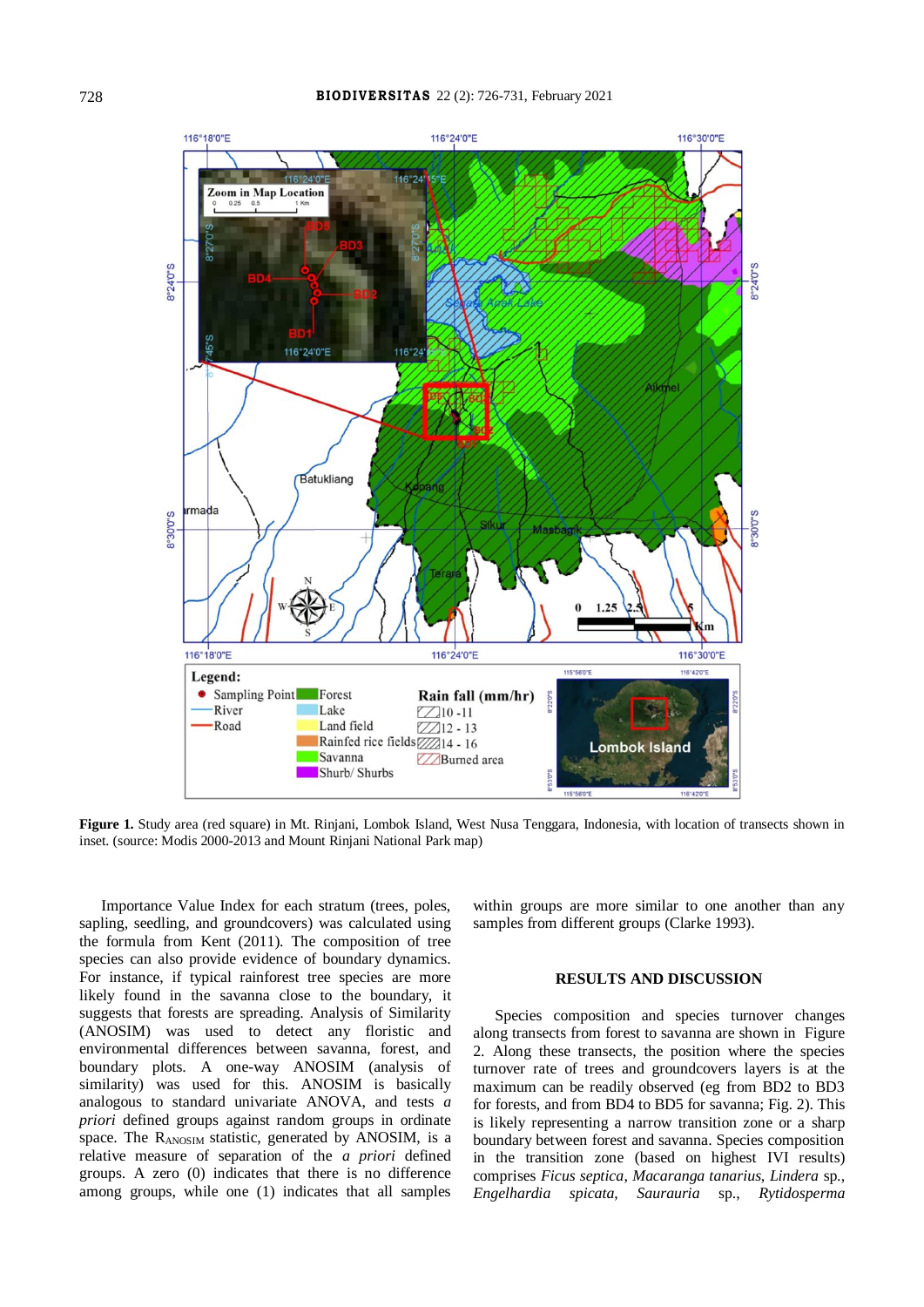*penicillatum*, and *Athyrium* sp. Some species such as *Ficus septica*, *Macaranga tanarius*, *Lindera* sp., *Engelhardia* sp. dominate in the mountain zone (Mansur 2016). The first four of these are typical forest tree species as found in our plot sampling. In contrast, *Saurauria* sp., *Rytidosperma penicillatum*, and *Athyrium* sp. are typical savanna' species (Mansur 2016; Rozak and Setiadi 2016).

Figure 3 shows Non-metric Multi-Dimensional Scaling analysis (NMDS) and Analysis of Similarity (ANOSIM) results of species composition and microclimate data within forest, forest-savanna boundaries (borders), and savanna. Non-metric multidimensional scaling (NMDS) of the Bray-Curtis species similarity of all three sites showed clear floristic separation between savanna and forest, and between savanna and border, but not between forest and border. The global test of Analysis of Similarity showed that at a significance level of  $P < 0.5\%$  and a global  $R$ value of 0.62, there were significant differences in Bray-Curtis species similarity between the sites. The NMDS based on environmental data showed clear separation between savanna and forest only.

Mount Rinjani is an active volcano that is undergoing primary succession in most parts of its south-west slope. However, once grasses were vastly formed, only a small number of tree species can grow, perhaps due to high competition for resources with grasses and the absence of shading (Afrianto et al. 2016). Clumps of trees formed a small "island" of forest found in the crevices and steep gullies on the mountain's southwest slope (Figure 4). The clumps of trees or small areas of forest/forest patches can establish in the crevice perhaps due to microclimate conditions that benefit the seeds of tree species. In this landscape, forest is often constrained to geomorphic/ topographic conditions that protect sites from fire (Russell-Smith et al. 2012). Steep gullies have been proven to only be fire protected but can also provide soils with higher water availability and they develop not too extreme microclimates (Murphy and Bowman 2012).



**Figure 2.** A. Species turnover rates (D value) between forest-transition-savannas in Rinjani National Park, Lombok Island, Indonesia, where BD is code used for plots. B. Transect topography and a sketch of profile diagram for sample sites at Rinjani National Park



**Figure 3.** A. NMDS ordination analysis of sampled sites based on Bray-Curtis similarity (species presence-absence) in Rinjani National Park, Lombok Island, Indonesia. ANOSIM Global R statistic 0.62. Pairwise test of Forest-Boundary R<sub>stat</sub> =-0.21, Forest-Savanna R<sub>stat</sub> = 1, Boundary-Savanna  $R_{stat} = 0.81$ . B. NMDS ordination analysis of environmental data of the sampled sites based on Euclidian distance. ANOSIM Global R statistic 0.26. Pairwise test of Forest-Boundary R<sub>stat</sub> = 0.03, Forest-Savanna R<sub>stat</sub> = 0.57, Boundary-Savanna R<sub>stat</sub> = 0.17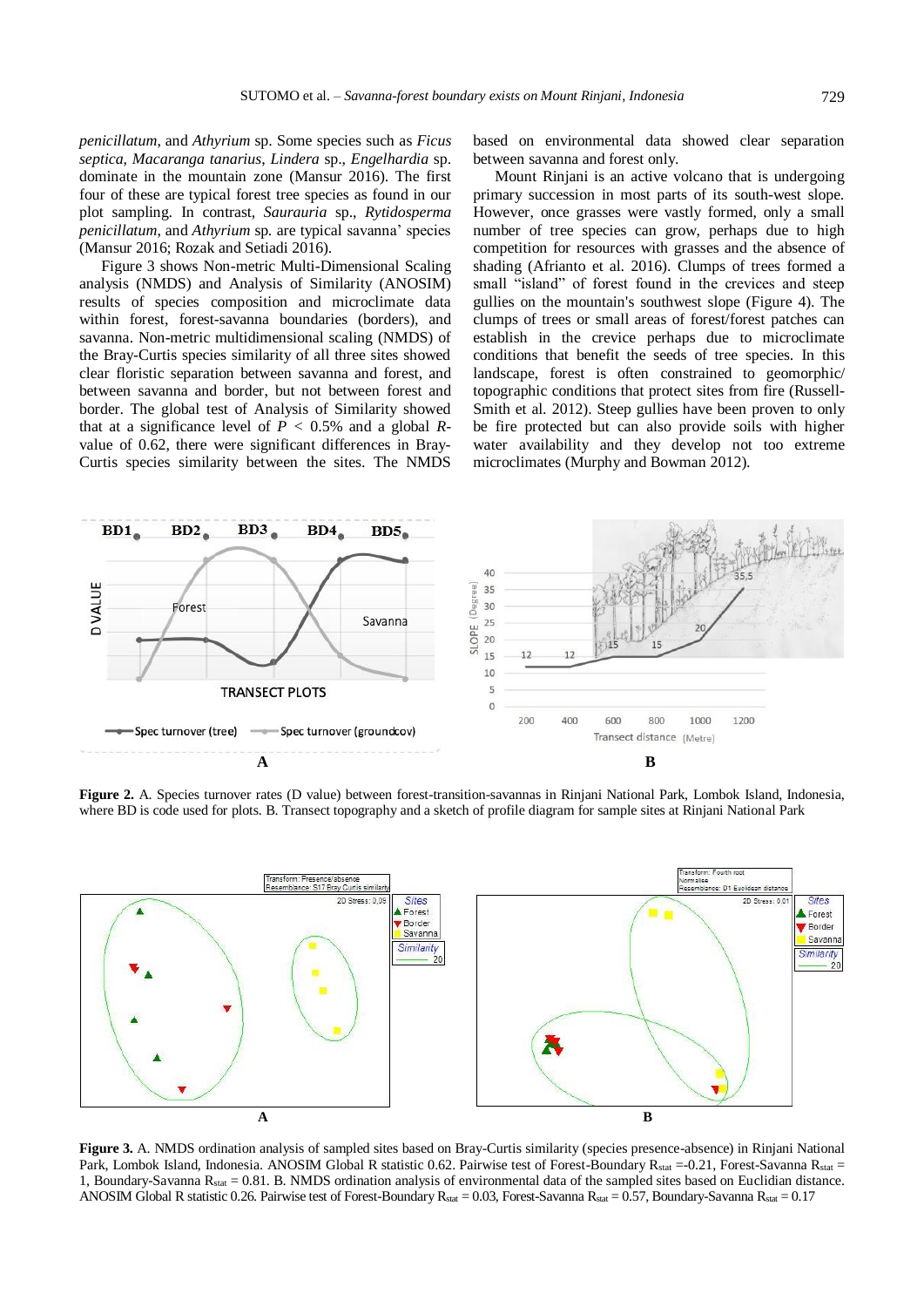

**Figure 4.** Landscape of the Mt. Rinjani Savanna, Lombok Island, Indonesia, and forest. "Clumps" of trees exist on a crevice and gullies due to the landscape feature of the mountain slope

On Mt. Rinjani National Park, the forest and the savanna boundary is a somewhat sharp boundary. Sharp boundaries can be driven by differences in factors such as fire, soil, and geomorphic characteristics between the forest and the savanna (Hoffmann et al. 2012). There were signs of recent fire evidence at the sampled sites in our study, particularly in the savanna. There were also considerable changes in soil pH, soil moisture, and slope between the measured plots from forest interior to the savanna boundary. For instance, soil pH shifted from 6.1 to 6.8 going from forest to savanna. Similarly, soil moisture declined from 30% to only 10%. Slope of the area also shifted from 12° to 35°. Therefore it can be concluded that the forest-savanna boundary on Mt. Rinjani is primarily linked with discontinuities in edaphic, topographic, and geomorphic factors across the landscape, it may also be linked with the effect of fire. However, the role of fire in contributing to the sharpness of the boundary cannot be discounted given fire in the transition zone would likely kill mainly forest tree species, especially their saplings and seedlings.

The zone of transition or boundary on Mt. Rinjani is also characterized by a change in species composition from forest tree species and savanna species. This boundary or border area is floristically made up of forest and savanna species. In terms of dynamic of this boundary, it seems that there is sign of forest expansion. Ordination result indicates

this by showing that boundary plots resembled forest plots. Evidence of forest species presence in a form of saplings such as *Macaranga tanarius*, *Engelhardia spicata,* and *Ficus* sp in the boundary may also further confirm this conclusion.

This overview of boundary on Mt. Rinjani suggests that determination of the location(s) of boundary between forest and savanna can be done through field observations. However, integration of field-based observations and remote sensing applications may deliver a more complete picture at the landscape scale and over wider timeframes. Micro- and macro-environmental factors, as well as, fire disturbance, are also significant components in the forestsavanna boundary on Mt. Rinjani. Fire, or rather absence of it, is playing an important role in determining the distribution of forest species where it can be seen in patches within the savanna-dominated landscape. Advance of forest rather than savanna on the Mt. Rinjani south-west slope may indicate that the boundary is dynamic, spreading where fire has been absent for some years. Furthermore, this dynamic may have implications to supporting the argument that savanna is not a climax and stable state instead it is a transitional (Abades et al. 2014). Forest expansion on Mt. Rinjani may also indicate that the primary succession is not completely arrested, but rather it is a progressive or stepped succession.